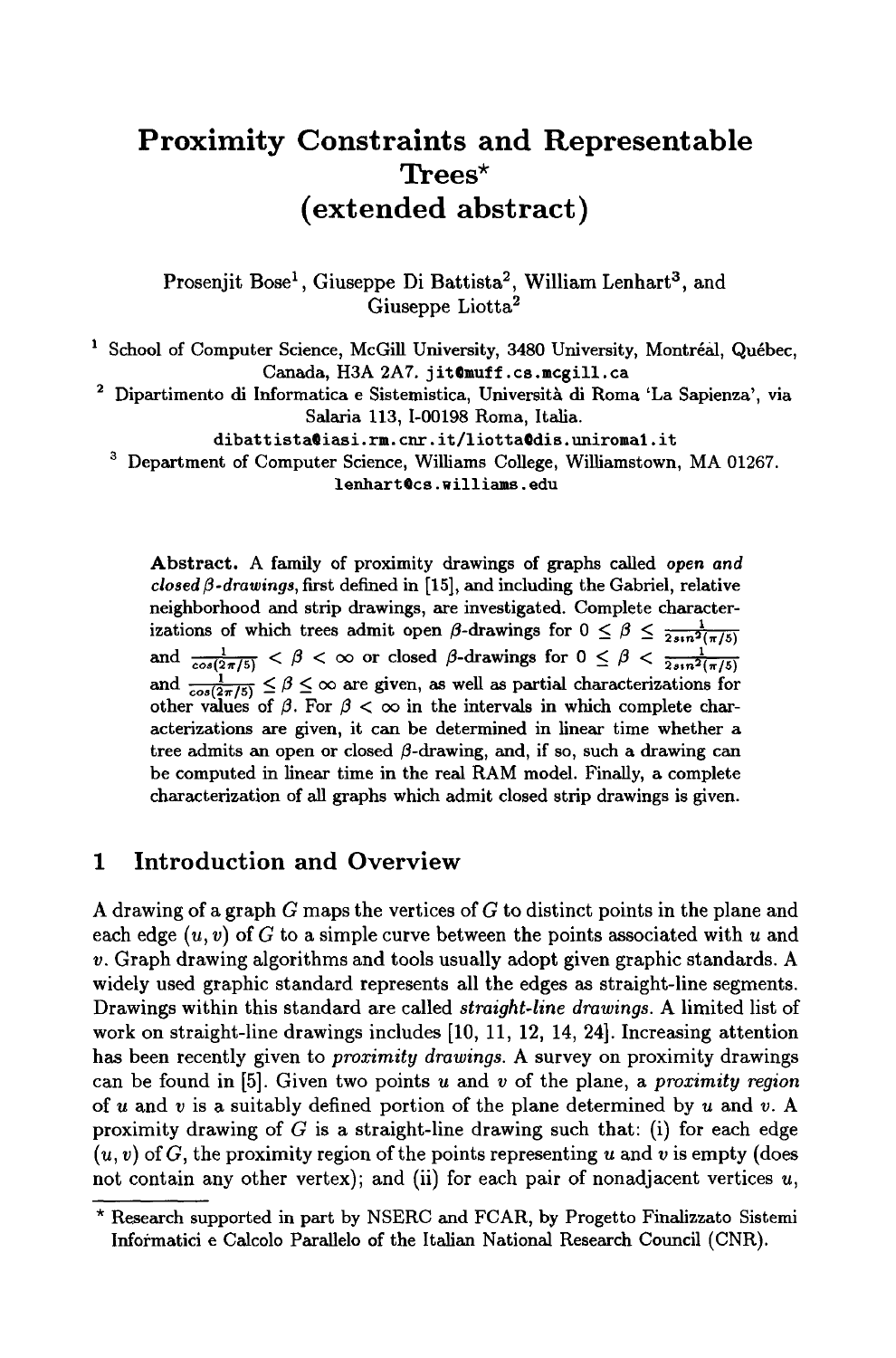



**Fig.** 1. Three proximity drawings.

particular application purposes. Examples of proximity regions for a pair of points u, v include the *relative neighborhood region:* the intersection of the two open disks centered at u and at v and with the distance  $d(u, v)$  as radius; the *Gabriel region:* the closed disk having u and v as antipodal points; and the *closed strip region:* the infinite closed strip having u and v on the boundary and width  $d(u, v)$ . For example, in Fig. 1(a) we show the proximity drawing of a tree T where the proximity regions are relative neighborhood regions. Observe that T contains edge  $(x, z)$  and the proximity region of the pair  $x, z$  is empty; conversely edge  $(w, v)$  is not in T and the proximity region of  $w, v$  contains x  $({x, w, v}$  were chosen to make angle  $\angle wxv$  the smallest of the five angles). Tree T has no proximity drawing such that the proximity regions are Gabriel regions. Fig. 1(b) shows a proximity drawing of another tree  $T'$ , using Gabriel regions; Fig. l(c) shows a different proximity drawing of *T',* this time using proximity regions that are closed strips. Note that the drawings in Fig.  $1(c)$  and Fig.  $1(b)$ are the same even though the proximity regions are different.

In this paper we study the *proximity-drawability testing problem,* i.e., the problem of deciding whether a graph has a proximity drawing with a given type of proximity region. In particular we study the proximity-drawability of trees. We consider an infinite family of parametrized proximity regions, first introduced by [15], that covers the most well-known proximity regions presented in the literature. Due to space restrictions, most proofs have been omitted in this extended abstract.

We consider two types of proximity regions: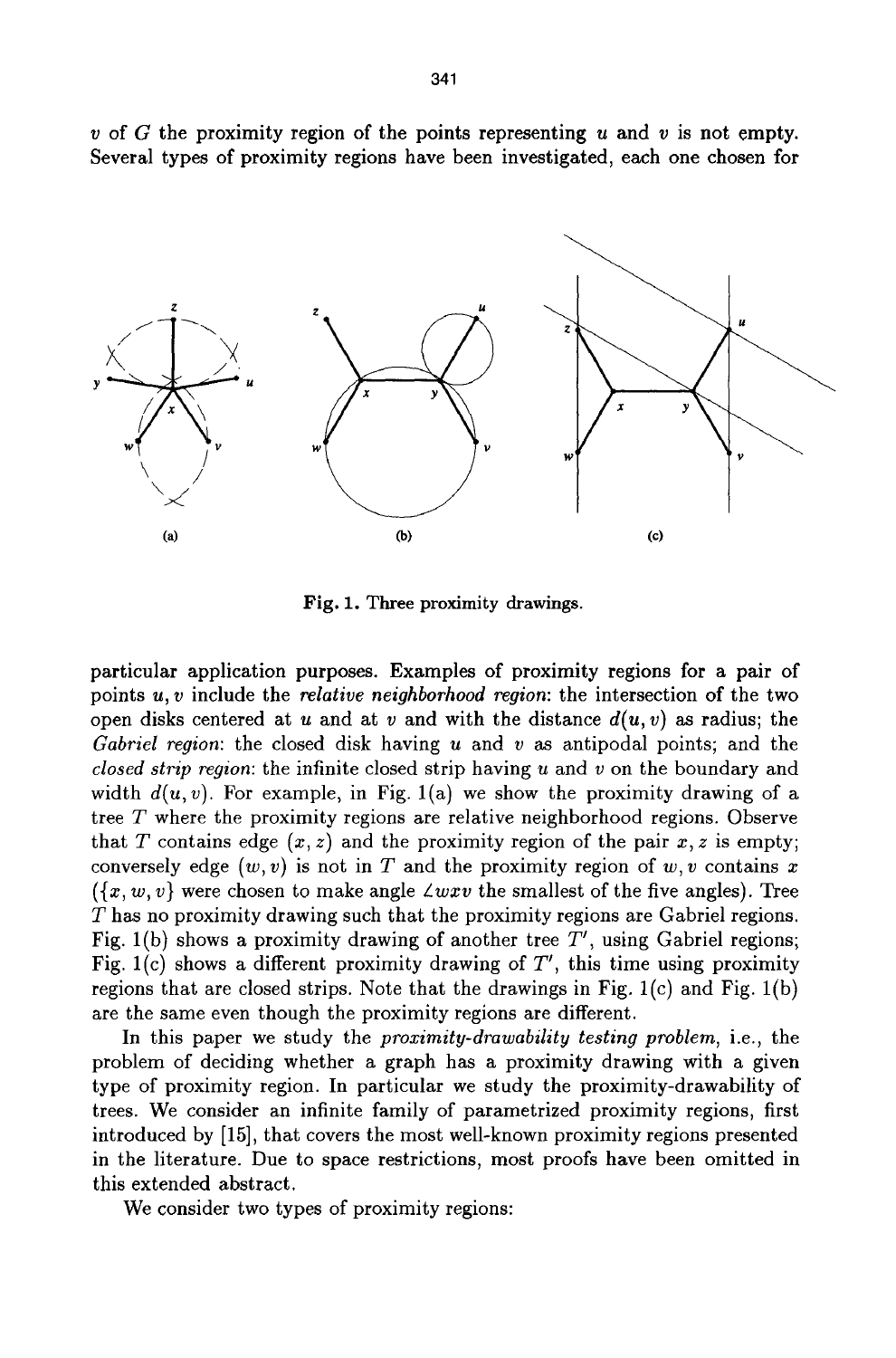**Definition 1.** Given a pair  $x, y$  of points in the plane, the *open*  $\beta$ *-region of influence of*  $x$  *and*  $y$ *, and the closed*  $\beta$ *-region of influence of*  $x$  *and*  $y$ *, denoted* by  $R(x, y, \beta)$  and  $R[x, y, \beta]$  respectively, are defined as follows:

- 1. For  $0 < \beta < 1$ ,  $R(x, y, \beta)$  is the intersection of the two open disks of radius  $d(x, y)/(2\beta)$  passing through both x and y.  $R[x, y, \beta]$  is the intersection of the two corresponding closed disks.
- 2. For  $1 \leq \beta < \infty$ ,  $R(x, y, \beta)$  is the intersection of the two open disks of radius  $\beta d(x, y)/2$  and centered at the points  $(1 - \beta/2)x + (\beta/2)y$  and  $(\beta/2)x + (1$  $f(\beta/2)y$ .  $R[x, y, \beta]$  is the intersection of the two corresponding closed disks.
- 3.  $R(x, y, \infty)$  is the open infinite strip perpendicular to the line segment  $\overline{x}\overline{y}$  and  $R[x, y, \infty]$  is the closed infinite strip perpendicular to the line segment  $\overline{xy}$ .
- 4. Finally,  $R(x, y, 0)$  is the empty set and  $R[x, y, 0]$  is the line segment connecting  $x$  and  $y$ .



Fig. 2. A set of proximity regions  $R[x, y, \beta]$ 

Fig. 2 illustrates some [ $\beta$ ]-regions of a pair of points  $\{x, y\}$  for several values of  $\beta$ . In Fig. 1,  $R(x, z, 2)$ ,  $R[u, y, 1]$ , and  $R[w, v, \infty]$  are examples of the relative neighborhood region, Gabriel region, and closed strip region, respectively.

#### 1.1 Applications

The problem of testing whether a tree has a proximity drawing and, if so, of constructing such a drawing has applications in the area of graph drawing. Algorithms for straight-line drawings of trees are a classical field of investigation because of the number of practical situations in which the problem of representing a tree arises. For a small sample of papers that show algorithms for straight-line drawings of trees see [8, 7, 2]. Proximity drawings of trees have several interesting characteristics for visualization: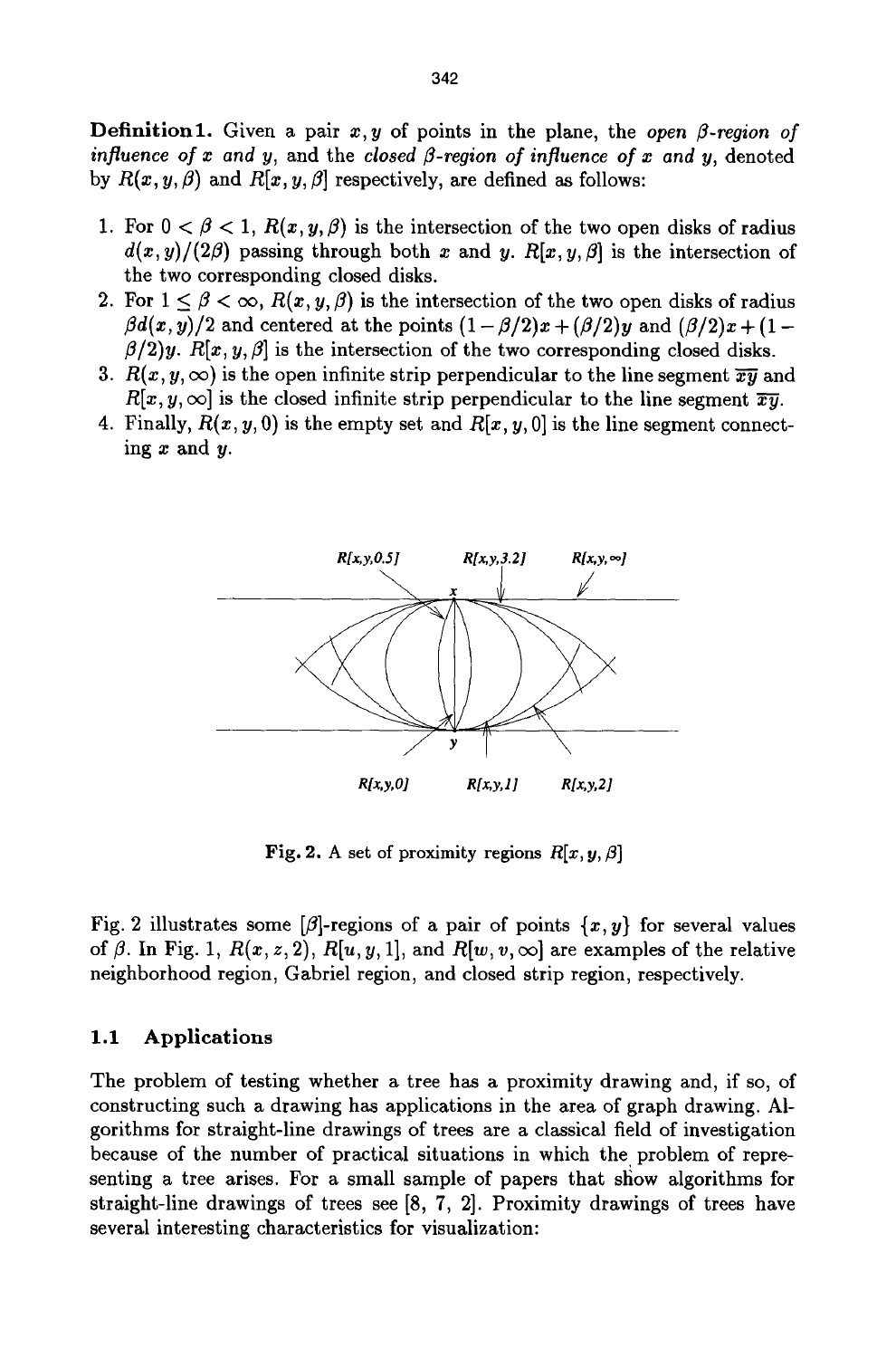- 1. Neighbors of a given vertex cluster around that vertex;.
- 2. The angles between consecutive edges are "large" (each angle is at least  $\pi/3$ ); and
- 3. Proximity drawings of trees, as we will see later, have a relation to minimum spanning trees, another well studied class of tree-drawings [19, 9].

Note that the problem of constructing drawings with large angles (highresolution drawings) has been studied in [17, 6]. For an up to date overview on graph drawing problems, applications, and algorithms, the reader is referred to [4].

Another application is concerned with pattern recognition. A classical way for associating a "shape" to a given distribution of points on the plane is to connect pairs of points that are deemed *close* by some proximity measure, computing in this way a graph, called a *proximity graph,* associated to the set of points. Many different measures of proximity have been defined (each giving rise to different types of proximity graphs) and among them the proximity regions described above play a central role [18],[21],[23],[13]. If, for example, one wishes to give a set of points the "shape" of a tree, it is necessary to determine which proximity regions will induce on the points such a shape. The results presented in this paper allow us to answer this type of question.

Finally, proximity drawing problems may be viewed as visibility problems: two points are mutually visible if a certain region between them contains no other point. From this point of view, the results in this paper deal with the problem of determining whether a tree can be realized as the visibility tree of a set of points.

#### 1.2 Results

Let  $\mathcal{T}(\beta)$  ( $\mathcal{T}[\beta]$ ) be the class of trees that have a proximity drawing where the proximity region is the open (closed)  $\beta$ -region. We denote with  $\mathcal{T}_k$  the set of all finite trees of maximum vertex degree at most k. Class  $\mathcal{T}'$  is defined as the class of trees that have at least two vertices of degree three adjacent. The class  $\mathcal T$  are the so-called "forbidden" graphs defined in [2]. The results presented in this paper are listed below. Table 1 summarizes the characterization results and compares them with previous results, showing how the set of drawable trees changes as  $\beta$  changes. Columns of the table labelled "new" describe results of this paper; Columns labelled "previous" describe known results. A citation indicates that the result either first appeared in-or is a simple consequence of results appearing in--the cited papers.

- We give a complete characterization of proximity drawable trees with open regions for all  $\beta$  values such that  $0 \leq \beta \leq \frac{1}{2 \sin^2(\pi/5)} \approx 1.45$  or such that  $3.23 \simeq \frac{1}{\cos(2\pi/5)} < \beta < \infty$ . Also, we give a complete characterization of proximity drawable trees with closed regions for all  $\beta$  values such that  $0 \le$  $\beta < \frac{1}{2 \sin^2(\pi/5)}$  or such that  $\frac{1}{\cos(2\pi/5)} \leq \beta \leq \infty$ . For all  $\beta$  values not in the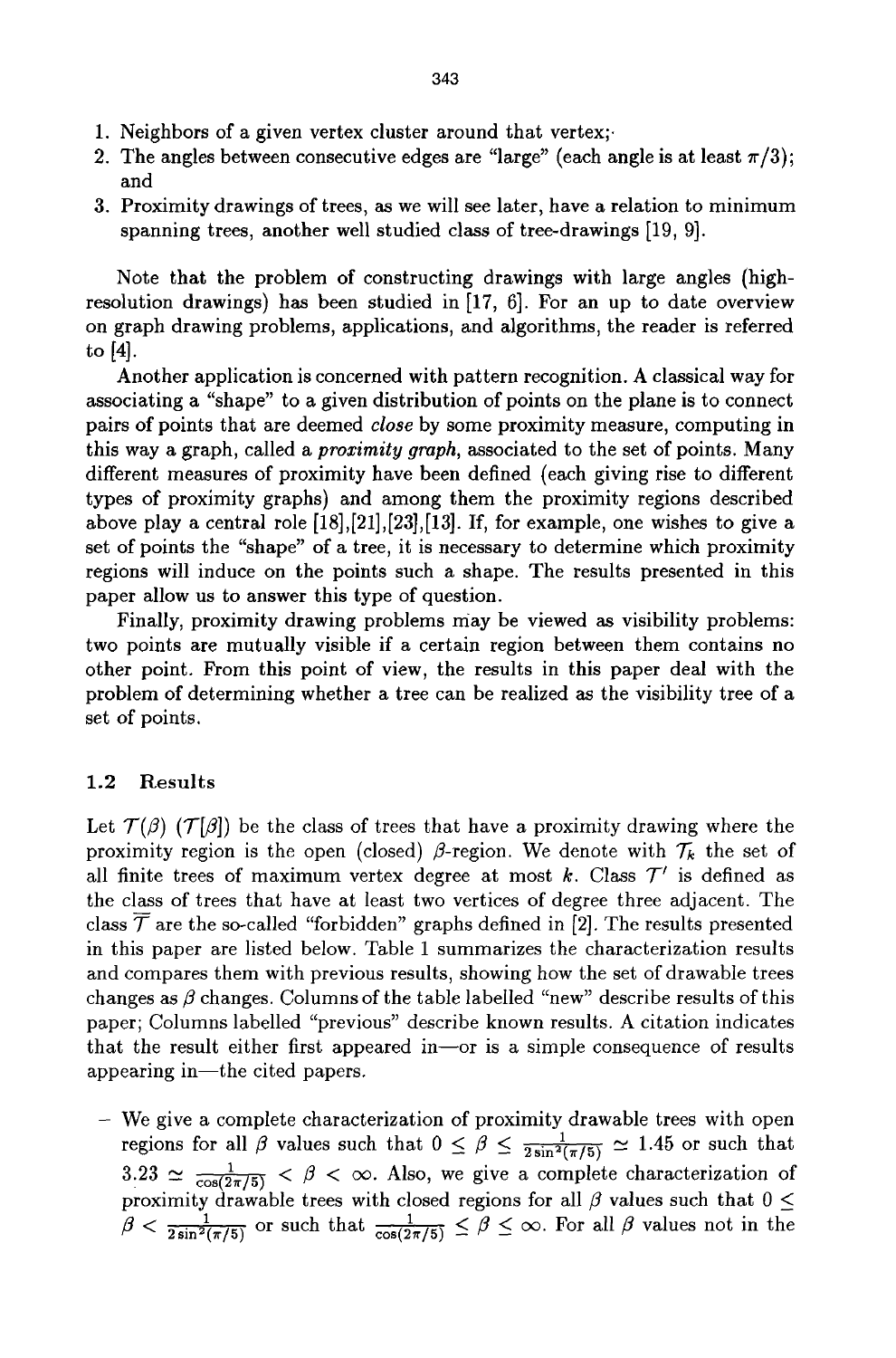above intervals, we give a partial characterization: we show that all trees in  $\mathcal{T}_4$  and only trees in  $T_5$  belong to  $\mathcal{T}(\beta)$  and  $\mathcal{T}(\beta)$ .

- Based upon the characterization, for any  $\beta$  in the intervals mentioned above, we can decide in linear time whether a given tree belongs to  $\mathcal{T}(\beta)$  or  $\mathcal{T}[\beta]$ .
- $-$  We describe linear time algorithms (in the Real-RAM model), which, given any  $\beta$  in the intervals mentioned above, and any tree  $T \in \mathcal{T}(\beta)$  (or  $\mathcal{T}[\beta]$ ), construct a proximity drawing of  $T$  with proximity region the open (or closed)  $\beta$ -region. Furthermore, we can produce in linear time such a proximity drawing for any tree in  $\mathcal{T}_4$  and any value of  $\beta$  such that  $1.45 < \beta < 3.23$ .
- We show the relationships between proximity drawings discussed in this paper, Delaunay triangulations, and minimum spanning trees and exploit these relationships in our proofs.
- Furthermore, we show that the class of graphs that can be drawn with proximity region  $R[x, y, \infty]$  consists of all binary forests. This is of particular interest since it is the only one of the proximity regions discussed in this paper which produces only acyclic graphs.

|     |                                                  | $T(\beta)$ previous                      | $\mathcal{T}[\beta]$ previous                                                                                                                   | $T(\beta)$ new                                                               | $T[\beta]$ new                                         |
|-----|--------------------------------------------------|------------------------------------------|-------------------------------------------------------------------------------------------------------------------------------------------------|------------------------------------------------------------------------------|--------------------------------------------------------|
| 11  | $\beta = 0$                                      |                                          |                                                                                                                                                 | $T(\beta) = \{K_1, K_2\}$                                                    | $T[\beta]=T_2$                                         |
| 12  | $0 < \beta < \frac{2}{3}$                        |                                          |                                                                                                                                                 | $= T_2$<br>$T(\beta)$                                                        | $T[\beta]=T_2$                                         |
| 3   | $\beta = \frac{2}{5}$                            |                                          |                                                                                                                                                 | $\tau$ (b<br>$=\mathcal{T}_2$                                                | $T[\beta]=T_3-T'$                                      |
| 14. | $\frac{2}{3} < \beta < 1$                        |                                          |                                                                                                                                                 | $T(\beta)=T_3$                                                               | $T[\beta]=T_3$                                         |
| 15. | $\beta = 1$                                      | $\mathcal{T}(\beta) = \mathcal{T}_3$ [2] | $\mathcal{T}[\beta]=\mathcal{T}_4-\mathcal{T}[2]]$                                                                                              |                                                                              |                                                        |
| l6. | $1 < \beta < \frac{1}{2 \sin^2(\pi/5)}$          |                                          | $T_3 \subseteq T(\beta)$ [3, 15] $T_3 \subseteq T[\beta]$ [25, 15]                                                                              | $\overline{T(\beta)} = T_4$                                                  | $\overline{T}[\beta]=T_4$                              |
| 7   | $\beta =$<br>$2 sin^2(\pi/5)$                    |                                          | $\left\ T_3 \subseteq \mathcal{T}(\beta)\right\  \left[3, 15\right]\left\ T_3 \subseteq \mathcal{T}[\beta]\right\  \left[25, 15\right]\right\ $ | $\overline{\mathcal{T}(\beta)} = \mathcal{T}_4$                              | $\mathcal{T}_4 \subset T[\beta] \subset \mathcal{T}_5$ |
| 8   | $2 sin2(\pi/5)$                                  |                                          | $< \beta < 2   T_3 \subseteq T(\beta) [3, 15]   T_3 \subseteq T[\beta] [25, 15]  $                                                              | $T_4 \subset T(\beta) \subseteq T_5 \mid T_4 \subset T[\beta] \subseteq T_5$ |                                                        |
| ļ9  | $\beta=2$                                        | $\mathcal{T}(\beta) = \mathcal{T}_5 [2]$ | $T[\beta]=T_5[2]$                                                                                                                               |                                                                              |                                                        |
| 10  | $2 < \beta < \frac{1}{\cos(2\pi/5)}$             |                                          |                                                                                                                                                 | $T_4 \subset T(\beta) \subseteq T_5$                                         | $T_4 \subset T[\beta] \subseteq T_5$                   |
| 11  | $cos(2\pi/5)$                                    |                                          |                                                                                                                                                 | $T_4 \subset T(\beta) \subset T_5$                                           | $T[\beta]=T_4$                                         |
| 12  | $\sqrt{\frac{1}{\cos(2\pi/5)}} < \beta < \infty$ |                                          |                                                                                                                                                 | $\overline{T}(\beta) = T_4$                                                  | $T[\beta]=T_4$                                         |
| 13  | $\beta = \infty$                                 |                                          |                                                                                                                                                 | $T_3 \subset T(\beta) \subset T_4$                                           | $T[\beta]=T_3$                                         |

Table 1. Summarizing the characterization results

# **2 Preliminaries**

We assume familiarity with the basic terminology of graph theory and computational geometry (see also [1], [20]). Let G be a graph. A  $(\beta)$ -drawing of G is a proximity drawing of G such that for each pair of points  $x, y$  the proximity region is  $R(x, y, \beta)$ . Analogously, a  $\beta$ -*drawing* of G is a proximity drawing of G such that for each pair of points x, y the proximity region is  $R[x, y, \beta]$ .

A graph is  $(\beta)$ -drawable if it has a  $(\beta)$ -drawing. Analogously, a graph is  $[\beta]$ *drawable* if it has a [ $\beta$ ]-drawing. ( $\beta$ )- and [ $\beta$ ]-drawable graphs are also called ( $\beta$ )and  $[\beta]$ -graphs, respectively.

A class of graphs is  $(\beta)$ -drawable (resp.  $[\beta]$ -drawable) if all its graphs are ( $\beta$ )-drawable (resp. [ $\beta$ ]-drawable). A class of graphs is not ( $\beta$ )-drawable (resp.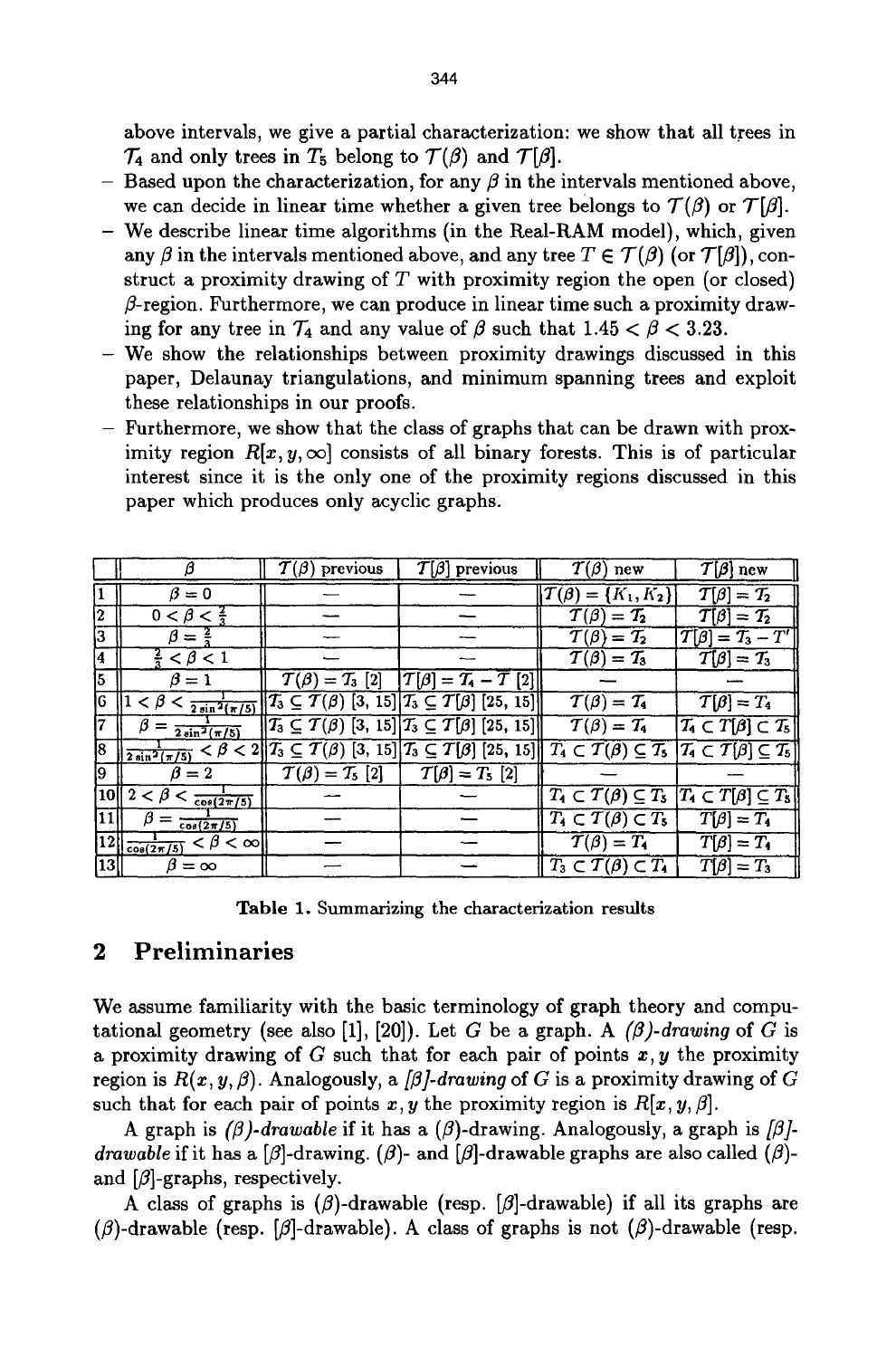$[\beta]$ -drawable) if it contains at least one graph that is not.  $(\beta)$ -drawable (resp.  $[\beta]$ -drawable).

Given a set P of distinct points of the plane we denote by  $G(P, \beta)$  the graph whose vertices correspond to the points of P and such that there is an edge  $(x, y)$ between two vertices corresponding to points x and y iff  $R(x, y, \beta) \cap P = \emptyset$ . It is easy to see that  $G(P, \beta)$  has a  $(\beta)$ -drawing that is obtained by connecting with straight-line segments the points of  $P$  that correspond to adjacent vertices of  $G(P,\beta)$ . Hence,  $G(P,\beta)$  is a  $(\beta)$ -graph. For simplifying the notation we denote, where this does not cause ambiguity, by  $G(P, \beta)$  both the graph and its  $(\beta)$ drawing and by P both the set of vertices and the points representing them in the drawing. Analogously, we denote by  $G[P,\beta]$  the graph whose vertices correspond to the points of P and such that there is an edge between two vertices x and y iff  $R[x, y, \beta$   $] \cap (P - \{x, y\}) = \emptyset$ .

*A delaunay triangulation* of P, denoted by *DT(P),* is a planar graph whose vertices correspond to the points of  $P$  and whose edges are defined as follows. Construct a triangulation of  $P$  such that each interior triangle has the property that the open disk circumscribing the triangle contains no other point of  $P$ . The edges of  $DT(P)$  are the edges of the triangles. A set P may admit more than one delaunay triangulation, but only if P contains four or more co-circular points. Obviously, the described triangulation of  $P$  is a planar straight-line drawing of *DT(P).* 

*A minimum spanning tree* of P, denoted by *MST(P),* is a spanning tree of *DT(P)* of minimum total edge length. In general, a set P may have many minimum spanning trees (for example, if P consists of the vertices of a regular polygon).

One of the quantities which is frequently used in analyzing  $(\beta)$ - and  $[\beta]$ drawings is the angle  $\alpha(\beta) = \inf\{\angle xzy|z \in R(x, y, \beta)\}\.$  Clearly if x and y are not adjacent in  $G(P, \beta)$  ( $G[P, \beta]$ ), then there is a point  $z \in P$  such that  $\angle xzy > \alpha(\beta)$  $(\angle xzy > \alpha(\beta))$ . The converse, however, does not always hold. Note  $\alpha(0) = \pi$ and  $\alpha(\infty) = 0$ . A related quantity is the angle  $\gamma(\beta)$ , which is defined, for  $\beta \geq 2$ , as follows. Consider the region  $R(x, y, \beta)$  for two points x, y. Let z be a point on the boundary of  $R(x, y, \beta)$  such that  $d(x, y) = d(x, z)$ . Then  $\gamma(\beta) = \angle zxy$ . Note that  $\gamma(\infty) = \pi/2$ ,  $\gamma(2) = \alpha(2) = \pi/3$ , and, for  $\beta > 2$ ,  $\gamma(\beta) > \alpha(\beta)$ .

By means of elementary geometric arguments the following property can be proved.

**Property 1.**  $\beta$  *is related to*  $\alpha(\beta)$  *and*  $\gamma(\beta)$  *by the following equation:* 

$$
\beta = \frac{1}{2\sin^2(\frac{\alpha(\beta)}{2})} = \frac{1}{\cos \gamma(\beta)}.
$$

Finally, an induced subgraph of a graph G which is obtained by repeated removal of leaves is called a *pruning* of G. Let G be a graph which admits a ( $\beta$ )-drawing ([ $\beta$ ]-drawing)  $\Gamma$  and let  $G'$  be a pruning of  $G$  obtained by removing the set of vertices  $V'$ . Let  $\Gamma'$  be obtained from  $\Gamma$  by removing the points corresponding to the set V'. If for all prunings  $G'$  of  $G$ ,  $\Gamma'$  is a  $(\beta)$ -drawing of  $G'$ ,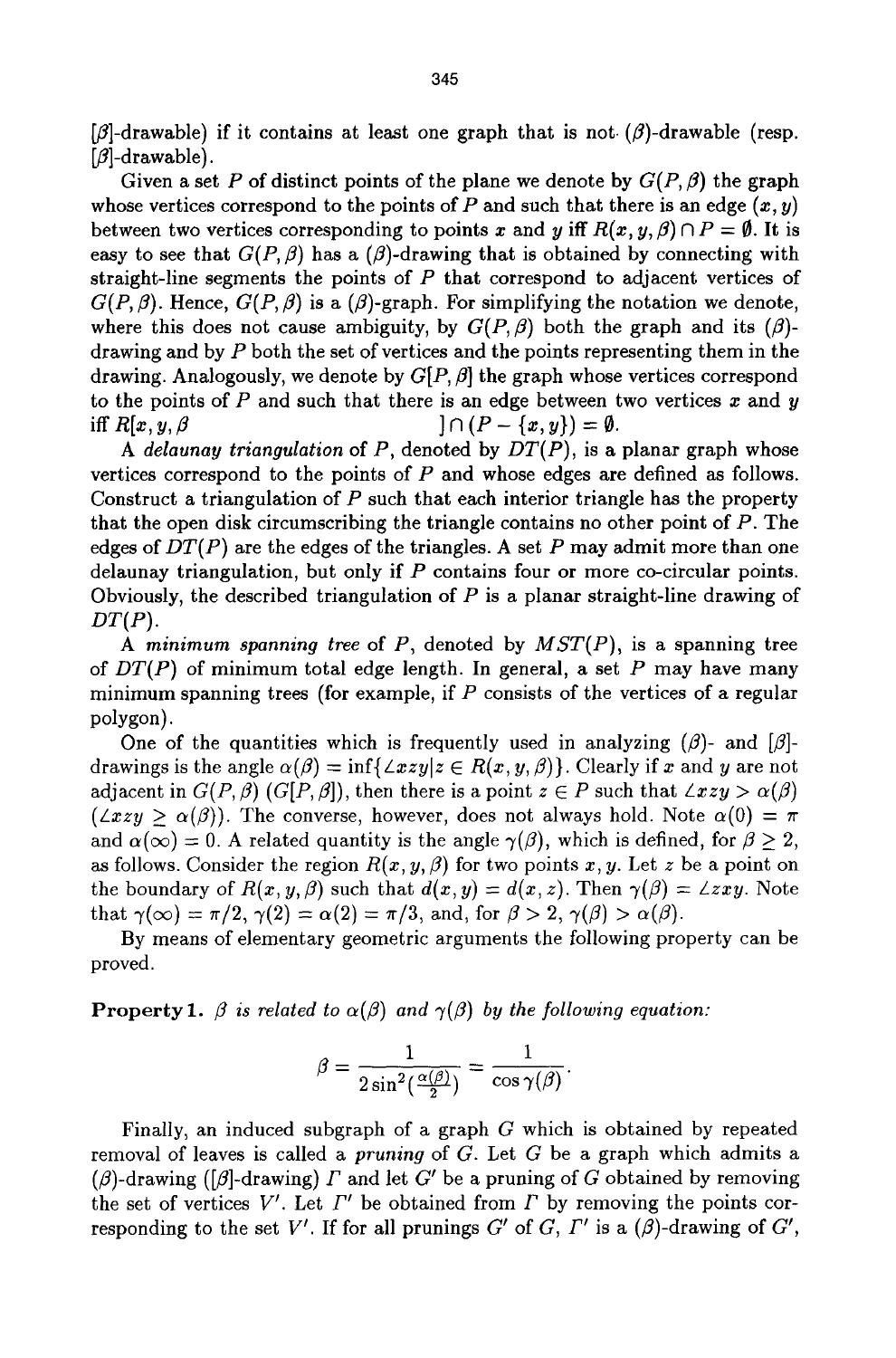

Fig. 3. (a) A [2]-stable and (b) non-[2]-stable drawing of the same tree.

then G is called a  $(\beta)$ -stable ( $[\beta]$ -stable) graph and  $\Gamma$  is a  $(\beta)$ -stable ( $[\beta]$ -stable) drawing of G. Observe that if  $\Gamma$  is a ( $\beta$ )-stable (or [ $\beta$ ]-stable) drawing of a tree T, then for any pair of non-adjacent vertices x and y in T, there is a vertex v on the (unique) path between x and y such that v is contained in the proximity region of x and y. Fig. 3(a) and 3(b) show stable and non-stable  $[\beta]$ -drawings, respectively, of the same tree for  $\beta = 2$ .

# **3 Points, Graphs, and** Drawings

Here we study the relations between  $(\beta)$ - and  $[\beta]$ -graphs, and we relate  $(\beta)$ and  $\beta$ -graphs to minimum spanning trees and delaunay triangulations. In the following P denotes a finite set of points of the plane.

### **3.1 Properties of (** $\beta$ **)- and [** $\beta$ **]-graphs**

**Property 2.** *If*  $\beta_1$  and  $\beta_2$  are such that  $0 \leq \beta_1 < \beta_2 \leq \infty$  then

$$
G[P, \beta_2] \subseteq G(P, \beta_2) \subseteq G[P, \beta_1] \subseteq G(P, \beta_1).
$$

Property 2 has the following consequences.

**Property 3.** For a given P the number of edges of  $G(P, \beta)$  and  $G[P, \beta]$  is a *non-increasing function of*  $\beta$ *.* 

Fig. 4 shows a set of points P and the different graphs  $G(P, \beta)$  as  $\beta$  ranges from 0 to  $\infty$ .

**Property 4.** For  $\beta > 1$ ,  $G(P, \beta)$  and  $G[P, \beta]$  are planar. Also,  $G[P, 1]$  is planar. *For*  $\beta$  < 1,  $G(P, \beta)$  and  $G[P, \beta]$  are not necessarily planar. Also,  $G(P, 1)$  is not *necessarily planar*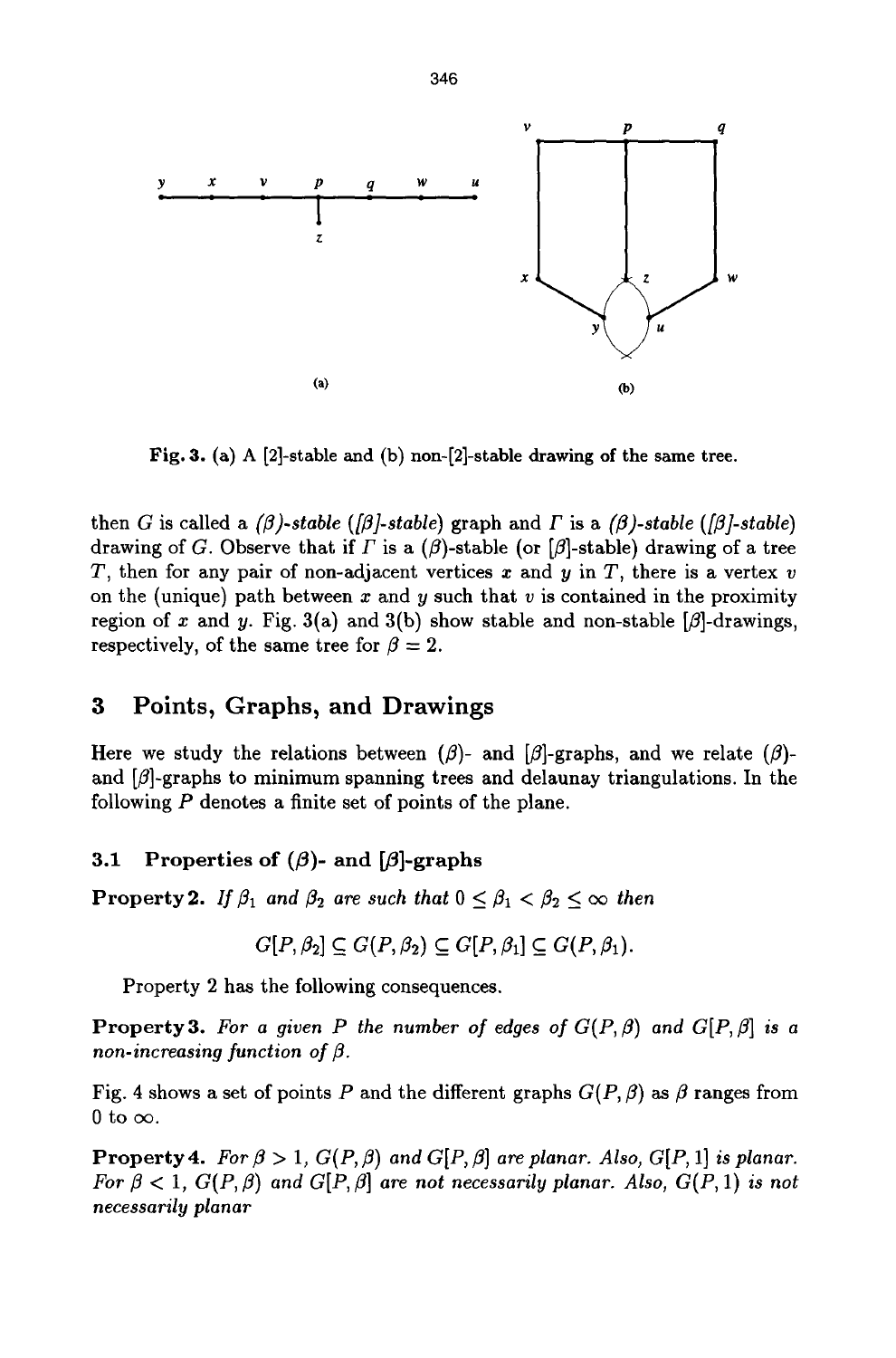

Fig. 4. Different  $G(P, \beta)$  as  $\beta$  varies.

Using the fact, proven in [22], that  $G(P, 2)$  is connected, the following property can be established.

**Property 5.** *For*  $\beta$  < 2,  $G(P, \beta)$  and  $G[P, \beta]$  are connected. Also,  $G(P, 2)$  is *connected. For*  $\beta > 2$ ,  $G(P, \beta)$  and  $G[P, \beta]$  are not necessarily connected. Also, *G[P, 2] is not necessarily connected.* 

Properties 2 and 5 along with the fact that  $G(P, \beta)$  is a tree imply the following lemma.

**Lemma 2.** Let T be a tree, let  $\beta$  such that  $0 \leq \beta \leq 2$  and let P be a set of points such that  $G(P, \beta)$  is a  $(\beta)$ -drawing of T. Then,

- *1. For every*  $\beta'$  *such that*  $\beta < \beta' < 2$ ,  $G(P, \beta')$  is a  $(\beta')$ -drawing of T, and
- 2. For every  $\beta'$  such that  $\beta < \beta' < 2$ ,  $G[P, \beta']$  is a  $[\beta']$ -drawing of T.

Given a set of points P, a value of  $\beta$  is P-critical when for each  $\epsilon > 0$  we have that  $G(P,\beta+\epsilon) \subset G(P,\beta)$ . Roughly speaking a value is P-critical when in that value  $G(P, \beta)$  "loses" at least one edge. From Property 3 and because P has a finite number of points we have that, for a given *P,* there are only finitely many P-critical values of  $\beta$ .

**Lemma 3.** *Given a P, a value*  $\beta$  *is P-critical if and only if*  $G(P, \beta) \neq G[P, \beta]$ *. Also, let*  $C = \{\beta_i, 0 \leq \beta_1 < \beta_2 < \ldots < \beta_k \leq \infty\}$  the set of all the P-critical *values of*  $\beta$ *:* 

- *1. For all*  $\beta \in (0,\beta_1), G[P,0] = G[P,\beta] = G(P,\beta) = G(P,\beta_1).$
- 2. For each  $i < k$ , for all  $\beta \in (\beta_i, \beta_{i+1}), G[P, \beta_i] = G[P, \beta] = G(P, \beta)$  $G(P, \beta_{i+1}).$
- *3. For all*  $\beta \in (\beta_k, \infty)$ ,  $G[P, \beta_k] = G[P, \beta] = G(P, \beta) = G(P, \infty)$ .

Lemma 3 yields an equivalent definition of P-critical: a value of  $\beta$  is P-critical when for each  $\epsilon > 0$  we have that  $G[P,\beta] \subset G[P,\beta - \epsilon]$ .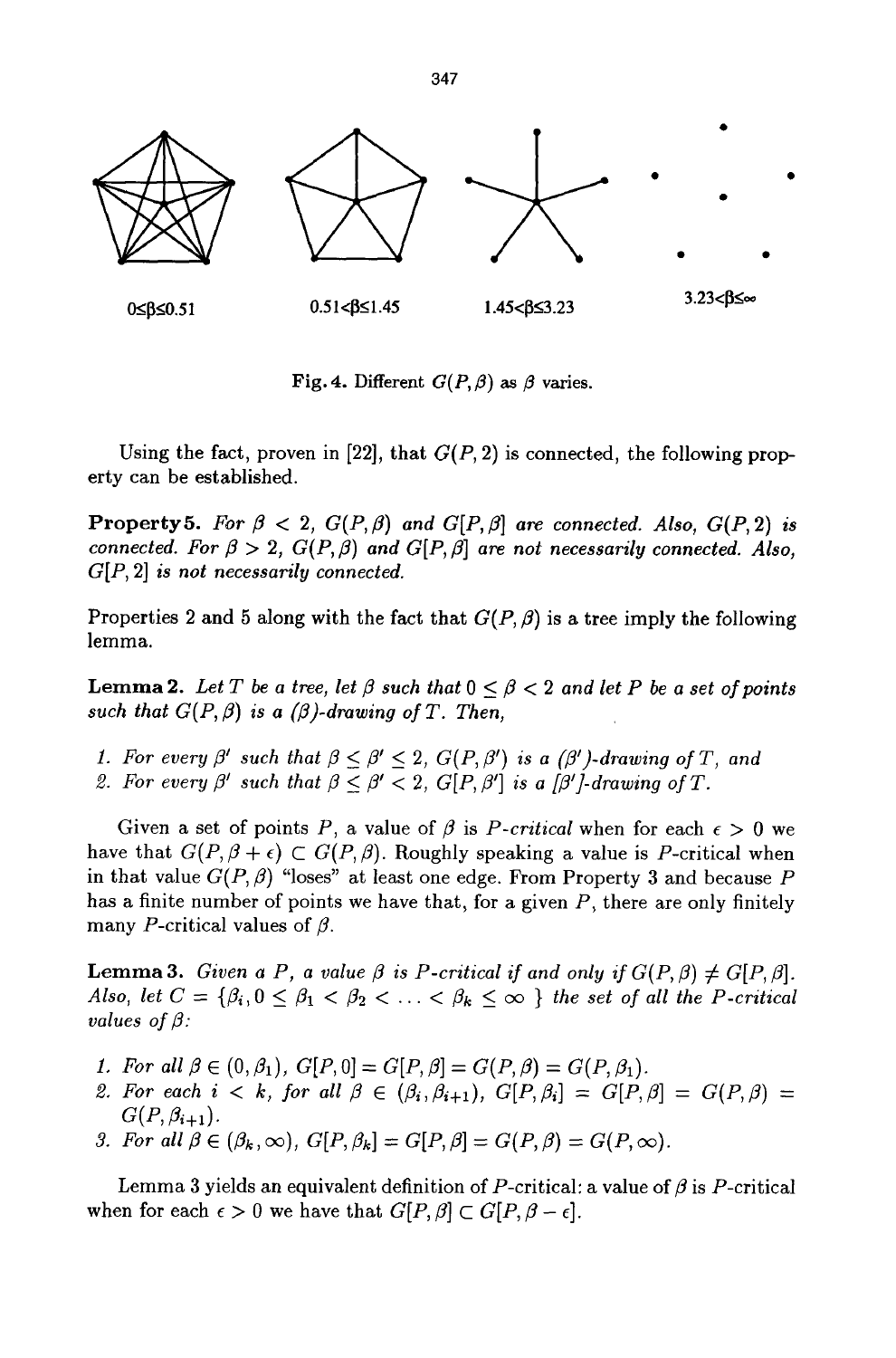#### **3.2** ( $\beta$ )- and  $[\beta]$ -graphs and Minimum Spanning Trees

In this subsection, we exhibit the close relationship of the minimum spanning tree of a set of points with  $(\beta)$ - and  $[\beta]$ -graphs.

#### Theorem 4.

- *1. If*  $0 \leq \beta < 2$ , then  $MST(P) \subseteq G(P, \beta)$  and  $MST(P) \subseteq G(P, \beta)$ .
- 2.  $MST(P) \subseteq G(P, 2)$ .
- *3. There exists a P such that G[P, 2] is a tree but*  $MST(P) \neq G[P, 2]$ *.*
- 4. If  $2 < \beta < \infty$ , then there exists a P such that  $G[P,\beta] = G(P,\beta)$  is a tree *but*  $MST(P) \neq G[P, \beta]$ *.*
- *5. There exists a P such that*  $G(P, \infty)$  *is a tree but*  $MST(P) \neq G(P, \infty)$ *.*

The relationship between  $G[P,\infty]$  and  $MST(P)$  is discussed in Section 5. Furthermore, the following property is proved in [15].

**Lemma5.** For each edge  $e \in G(P,\infty)$ , there exists a minimum spanning tree *of P containing e.* 

#### **3.3** ( $\beta$ )- and  $\beta$ ]-graphs and Delaunay Triangulations

In this subsection, we exhibit the close relationship of the Delaunay triangulation of a set of points with  $(\beta)$ - and  $[\beta]$ -graphs.

**Lemma6.** For  $\beta > 1$ ,  $G(P, \beta)$  and  $G[P, \beta]$  are subgraphs of  $DT(P)$ . Also,  $G[P, 1]$  *is a subgraph of DT(P).* 

From Property 4 and from the planarity of  $DT(P)$  it follows that for  $\beta < 1$ the above property, in general, does not hold.

Lemma 7 and Theorem 8 generalize analogous results that have been given in [2] for  $\beta = 1$  and can be proved with similar techniques.

**Lemma 7.** *Given a set P, consider a value*  $\beta$  *such that*  $0 \leq \beta \leq 1$ *. Let*  $(u, v)$  be *an edge of DT(P).* 

- *I. If*  $(u, v)$  *is contained in two triangles*  $\Delta(uvc)$  *and*  $\Delta(uvc)$  *of DT(P) then* (a)  $(u, v) \in G[P, \beta]$  *iff Lucy and Ludy are both less than*  $\alpha(\beta)$ *;* 
	- *(b)*  $(u, v) \in G(P, \beta)$  *iff Lucv and Ludv are both less than or equal to*  $\alpha(\beta)$ *.*
- 2. If  $(u, v)$  is contained in only one triangle  $\Delta(uv)$  of  $DT(P)$  then
	- *(a)*  $(u, v) \in G[P, \beta]$  *iff*  $\angle ucv$  *is less than*  $\alpha(\beta)$ ;
	- *(b)*  $(u, v) \in G(P, \beta)$  *iff*  $\angle ucv$  *is less than or equal to*  $\alpha(\beta)$ *.*

The following theorem characterizes the relationship between  $G(P, \beta)$ ,  $G[P, \beta]$ , and delaunay triangulations, when (1)  $0 < \beta \leq 1$  and (2)  $G(P, \beta)$  and  $G[P, \beta]$ are trees.

**Theorem 8.** *Given a P, consider a value*  $\beta$  *such that*  $0 \leq \beta \leq 1$ *. We have that if G[P,*  $\beta$ *] (G(P,*  $\beta$ *)) is a tree, then for each cycle C of DT(P) there exists an edge*  $(u, v) \in C$  *not in*  $G[P, \beta]$   $(G(P, \beta))$  *such that for some point*  $p \in P$ ,  $\Delta(upv)$ *is a face of DT(P),*  $\Delta (upv)$  lies inside C, and  $\angle upv \geq \alpha(\beta)$  ( $\angle apb > \alpha(\beta)$ ).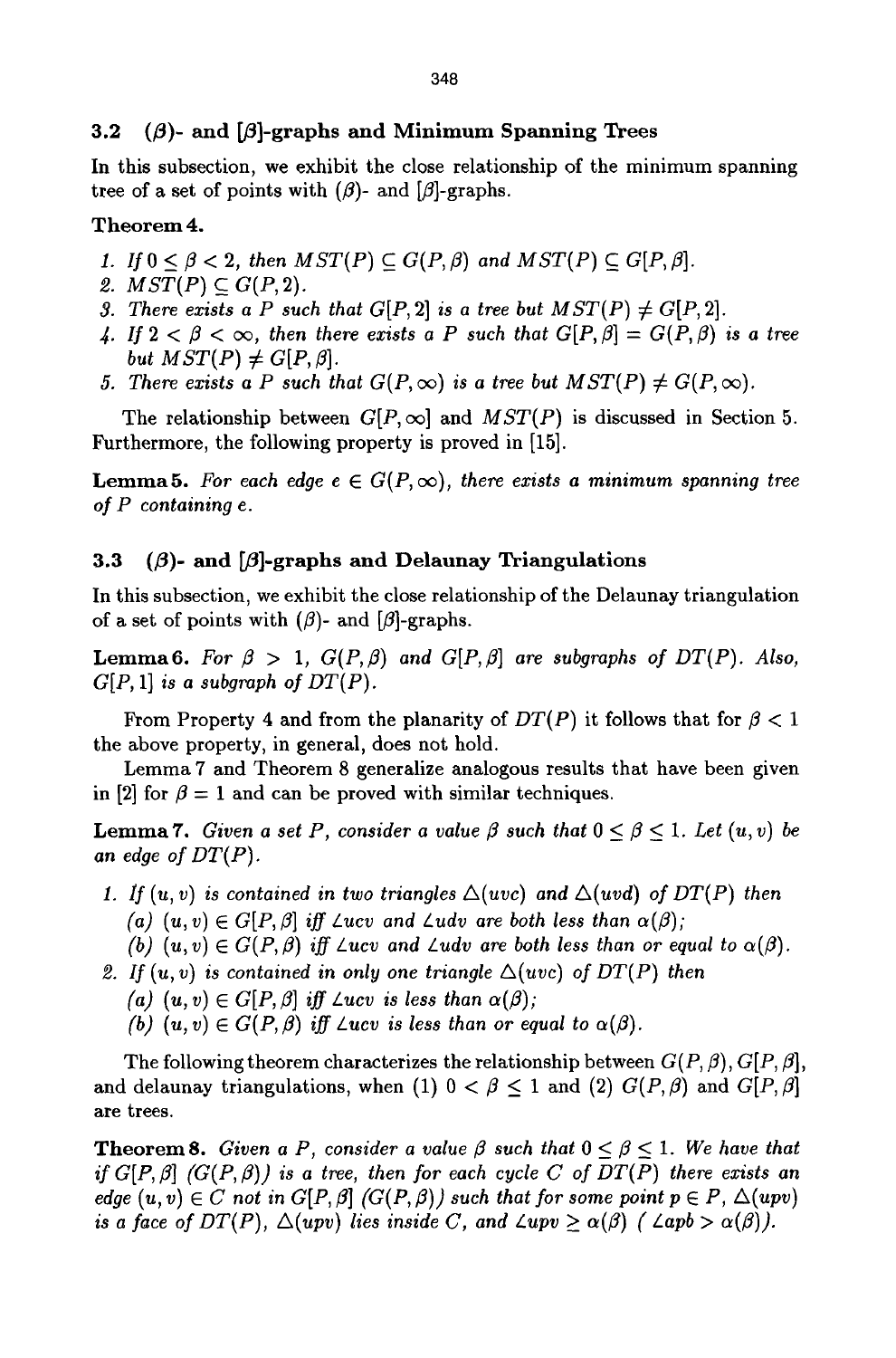#### **4 Classes of Trees**

We start by showing that trees with vertices of degree greater than or equal to 6 are neither  $(\beta)$ - nor  $[\beta]$ -drawable.

**Lemma 9.** Let  $G(P, \beta)$  (resp.  $G[P, \beta]$ ) be a tree. If  $0 \le \beta \le 2$ , the angle between any two consecutive edges of  $G(P, \beta)$  (resp.  $G(P, \beta)$ ) is greater than  $\alpha(\beta)$ ; if  $2 < \beta < \infty$ , the angle is at least  $\gamma(\beta)$ .

From Property 1 it follows that for  $0 \le \beta \le 2$ ,  $\alpha(\beta) \ge \pi/3$  and for  $2 \le \beta \le \infty$ ,  $\gamma(\beta) > \pi/3$ . Hence, lemma 9 allows us to prove the following theorem.

**Theorem 10.** *(* $\beta$ *)-trees and [* $\beta$ *]-trees have no vertices of degree more than* 5.

Because of the above theorem we restrict our attention to the drawability of classes  $\mathcal{T}_k$  with  $k < 6$ . We begin with a characterization of the class  $\mathcal{T}_2$ .

**Theorem 11.** *Every tree in class*  $\mathcal{T}_2$  admits a  $(\beta)$ -stable drawing and a  $[\beta']$ *stable drawing for all values of*  $\beta$ *,*  $\beta' \neq 0$ *. Class*  $\mathcal{T}_2$  *is not (0)-drawable.* 

We characterize the class of trees  $\mathcal{T}_3$ .

**Theorem 12.** *Every tree in class*  $\mathcal{T}_3$  *admits a (* $\beta$ *)-stable drawing and a [* $\beta'$ *]stable drawing for all values of*  $\beta$ *,*  $\beta'$  *such that*  $\frac{2}{3} < \beta$ ,  $\beta' \leq \infty$ . Furthermore, *given a*  $T \in \mathcal{T}_3$  and a  $\beta$  such that  $\frac{2}{3} < \beta \leq \infty$ , a  $(\beta)$ -drawing and a  $[\beta]$ -drawing *of*  $T$  can be computed in linear time in the real RAM model. Class  $T_3$  is neither *(* $\beta$ *)-drawable nor [* $\beta$ *]-drawable for all values of*  $\beta$  *such that*  $0 \leq \beta \leq \frac{2}{3}$ 

When  $\beta = \frac{2}{3}$ , we have the following.

**Lemma 13.** *A tree*  $T \in \mathcal{T}_3$  *is*  $\left[\frac{2}{3}\right]$ -drawable if and only if T has no two adjacent *vertices of degree 3.* 

For  $\beta = \infty$ , we note that the class  $\mathcal{T}_3$  is the only class of trees that admit a  $[\infty]$ -drawing.

**Lemma 14.** *A tree T has a*  $\infty$ *-drawing if and only if*  $T \in \mathcal{T}_3$ .

The following is a characterization of the class  $\mathcal{T}_4$ .

**Theorem 15.** *Every tree in class*  $\mathcal{T}_4$  admits a  $(\beta)$ -stable drawing and a  $[\beta']$ . *stable drawing for all values of*  $\beta$ *,*  $\beta'$  *such that*  $1 < \beta$ ,  $\beta' < \infty$ . Furthermore, *given a*  $T \in \mathcal{T}_4$  *and a*  $\beta$  *such that*  $1 < \beta < \infty$ *, a (* $\beta$ *)-drawing and a [* $\beta$ *]-drawing of T can be computed in linear time in the real RAM model. Class T4 is neither*   $(\beta)$ -drawable nor  $[\beta]$ -drawable for any other values of  $\beta$ .

The range of values of  $\beta$  in which  $\mathcal{T}_5$  is ( $\beta$ )- or [ $\beta$ ]-drawable is as yet unknown. In [2], it is shown that  $\mathcal{T}_5$  is both (2)- and [2]-drawable. As a consequence of Lemma 9, we see that no trees having any vertices of degree 5 can be  $(\beta)$ - or [ $\beta$ ]-drawn for any  $\beta < \frac{1}{2 \sin^2(\pi/5)}$  or for any  $\beta > \frac{1}{\cos(2\pi/5)}$ .

We conclude this section with our main result.

**Theorem 16.** As  $\beta$  ranges from 0 to  $\infty$ , the sets  $T(\beta)$  and  $T[\beta]$  change as *shown in Table 1.*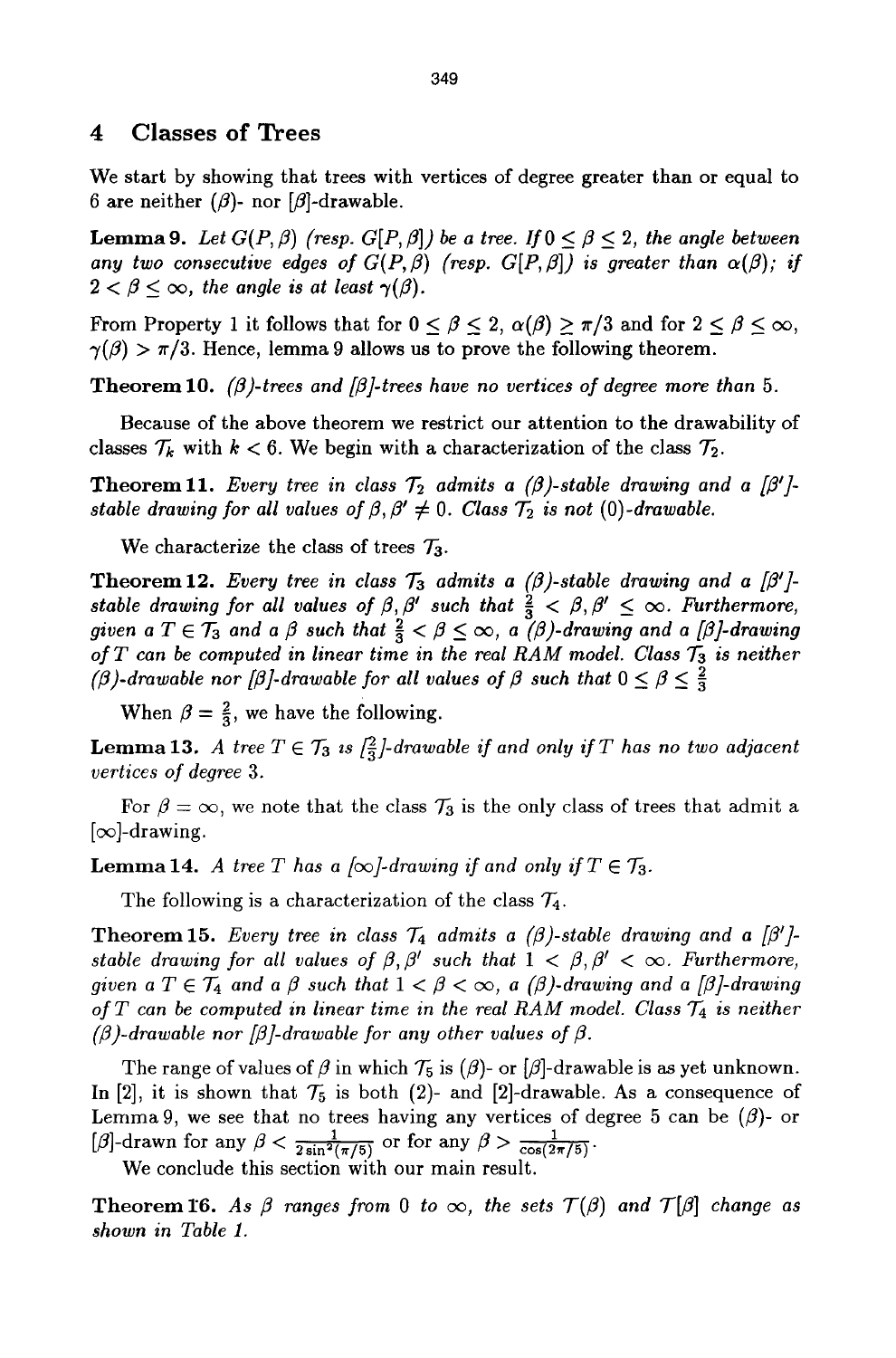# **5** A Characterization of  $G[P,\infty]$

**Lemma 17.** For each finite set of points of the plane P,  $G[P,\infty]$  is a subgraph *of the intersection of all minimum spanning trees of P.* 

However, the converse of Lemma 17 does not hold, as can be seen by choosing P to be the corners of a square. An interesting consequence of Lemma 17 is the following:

**Lemma 18.** *Every [* $\infty$ *]-drawable tree is [* $\infty$ *]-stable.* 

**Theorem 19.** A graph G is  $[\infty]$ -drawable if and only if every connected compo*nent of G is in T<sub>3</sub> and G is not one of the following graphs: two non-adjacent vertices, a vertex and a non-adjacent edge, or a pair of non-adjacent edges.* 

### **6 Directions for Further Research**

Question: For  $\beta \neq 2$  such that  $\frac{1}{2\sin^2(\pi/5)} \leq \beta \leq \frac{1}{\cos(2\pi/5)}$ , which trees admit open or closed  $\beta$ -drawings?

Question: Does every tree which admits a  $\beta$ -drawing admit a  $\beta$ -stable drawing? Question: Which graphs have  $(\infty)$ -drawings?

To date, little work has been done on the problems of characterizing other families of  $\beta$ -drawable graphs. In [16], Lubiw and Sleumer showed that maximal outer-planar graphs admit both [1J-drawings (Gabriel drawings) and (2) drawings (relative neighborhood drawings). It would be particularly interesting to determine which triangulated planar graphs are  $\beta$ -drawable for different values of  $\beta$ .

# **References**

- 1. J. A. Bondy and U. S. R. Murty. *Graph Theory with Applications.* Elsevier Science, New York, New York, 1976.
- 2. P. Bose, W. Lenhart, and G. Liotta. Characterizing Proximity Trees. To appear in *Aigorithmica: Special Issue on Graph Drawing,* also available as Technical Report no. TR-SOCS 93.9, School of Computer Science, McGill University, 1993.
- 3. R. J. Cimikowski. Properties of Some Euclidean Proximity Graphs. *Pattern Recognition Letters,* 13, 1992, pp. 417-423.
- 4. G. Di Battista, P. Eades, R. Tamassia and I.G. Tollis. Algorithms for Automatic Graph Drawing: An Annotated Bibliography. To appear in *Computational Geometry: Theory and Applications.*
- 5. G. Di Battista, W. Lenhart, G. Liotta, Proximity Drawability: a Survey. *Proc. GD94,*  1994.
- 6. G. Di Battista and L. Vismara. Angles of Planar Triangular Graphs. *Proc. STOC '93,* 1993, pp. 431-437.
- 7. P. Eades, T. Lin, and X. Lin. Two Tree Drawing Conventions. *Int. J. of Comp. Geom. and Appl.,* 3, 1993, pp. 133-153.